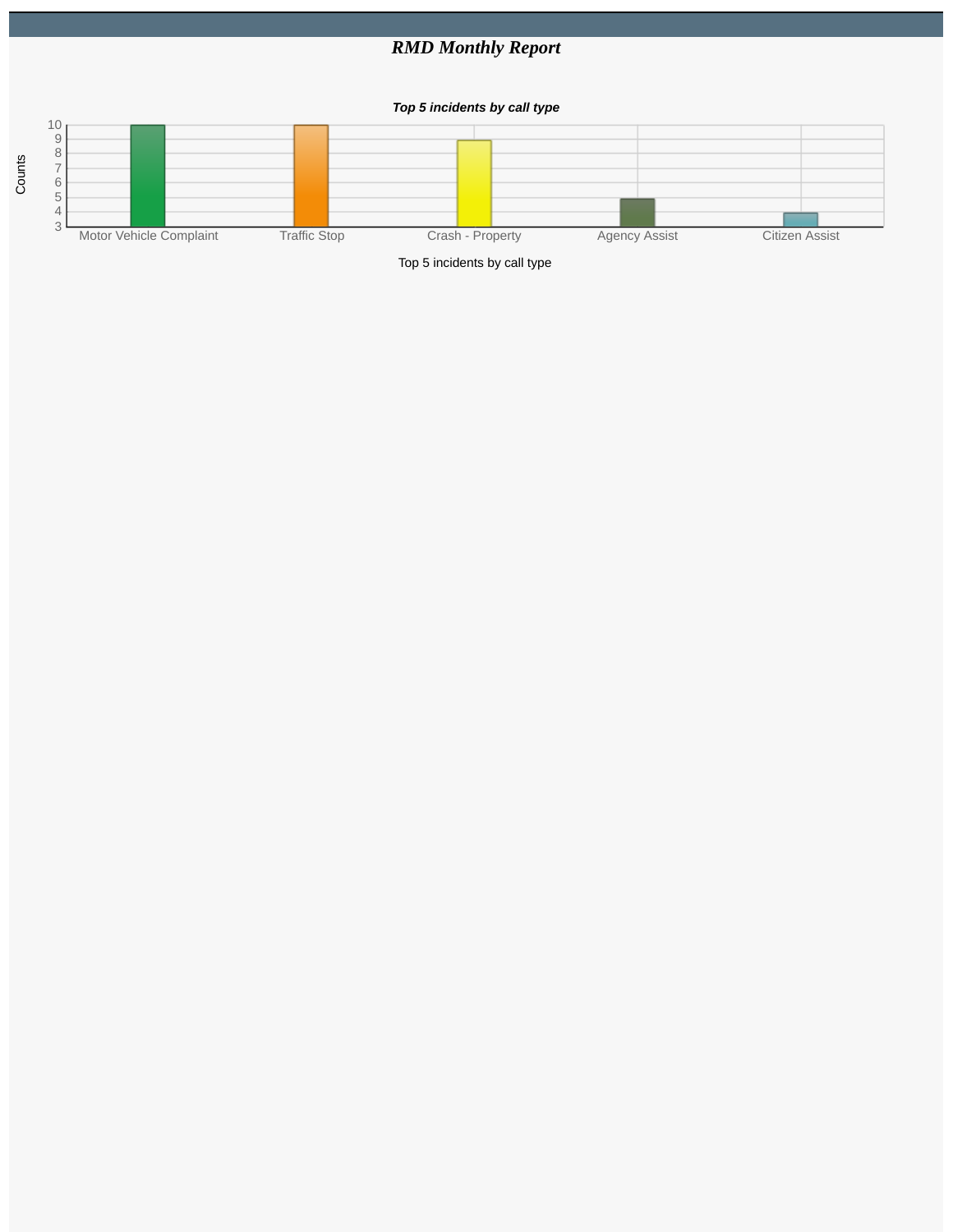| Incident<br><b>Number</b> | <b>Call Type</b>                  | <b>Date/Time</b>     | <b>Street Name</b>           | <b>Arrest Charge</b> |
|---------------------------|-----------------------------------|----------------------|------------------------------|----------------------|
| 22RM000209                | Citizen Assist                    | 03/31/22<br>08:27:42 | Huntington Rd                |                      |
| 22RM000208                | <b>Traffic Stop</b>               | 03/30/22<br>23:00:30 | exit 11/ W Main St           |                      |
| 22RM000207                | Litter/Pollution/Public Health    | 03/30/22<br>16:33:48 | Robbins Mountain Rd          |                      |
| 22RM000206                | Motor Vehicle Complaint           | 03/29/22<br>11:16:32 | I 89 S / Exit 11             |                      |
| 22RM000205                | <b>Citizen Dispute</b>            | 03/28/22<br>09:45:06 | Summer St                    |                      |
| 22RM000204                | <b>Agency Assist</b>              | 03/27/22<br>21:00:34 | Browns Trace / Nashville Rd  |                      |
| 22RM000203                | <b>Agency Assist</b>              | 03/27/22<br>16:30:58 | Richmond Park And Ride       |                      |
| 22RM000202                | Motor Vehicle Complaint           | 03/27/22<br>16:22:59 | <b>Bridge St</b>             |                      |
| 22RM000201                | <b>Traffic Stop</b>               | 03/27/22<br>12:41:37 |                              |                      |
| 22RM000200                | <b>Agency Assist</b>              | 03/26/22<br>20:50:07 | Governor Peck Hwy            |                      |
| 22RM000199                | <b>Agency Assist</b>              | 03/26/22<br>13:06:58 | <b>Bridge St</b>             |                      |
| 22RM000198                | Mental Health                     | 03/25/22<br>13:58:08 | Turkey Hill Rd               |                      |
| 22RM000197                | Property Damage, Non<br>Vandalism | 03/25/22<br>12:22:05 | Locust Knoll Rd              |                      |
| 22RM000196                | 911 Hangup Call                   | 03/25/22<br>08:30:28 | <b>Lower Cir</b>             |                      |
| 22RM000195                | VIN Number Inspection             | 03/25/22<br>07:49:07 | Rogers Ln                    |                      |
| 22RM000194                | 911 Hangup Call                   | 03/24/22<br>23:40:40 | E Main St                    |                      |
| 22RM000193                | Fraud                             | 03/24/22<br>08:04:25 | Meadow Ln                    |                      |
| 22RM000192                | Property/Home Watch               | 03/24/22<br>07:21:43 | Southview Dr                 |                      |
| 22RM000191                | Suspicious                        | 03/22/22<br>23:23:57 | Meadow Ln                    |                      |
| 22RM000190                | Suspicious                        | 03/22/22<br>14:24:51 | <b>Riverview Commons</b>     |                      |
| 22RM000189                |                                   | 03/22/22<br>14:21:52 |                              |                      |
| 22RM000188                | <b>Traffic Stop</b>               | 03/21/22<br>22:49:44 | East Main / Bridge St        |                      |
| 22RM000187                | Arson                             | 03/21/22<br>13:11:45 | Cochran Rd                   |                      |
| 22RM000186                | Arson                             | 03/21/22<br>10:08:58 | Lilac Knl                    |                      |
| 22RM000185                | Juvenile Proglem                  | 03/20/22<br>13:22:12 | Borden St                    |                      |
| 22RM000184                | <b>Safety Hazard</b>              | 03/19/22<br>07:46:59 | Cochran Rd                   |                      |
| 22RM000183                | Motor Vehicle Complaint           | 03/18/22<br>10:29:56 | River Rd                     |                      |
| 22RM000182                | Motor Vehicle Complaint           | 03/18/22<br>08:21:04 | POND RD / HAPPY HOLLOW<br>RD |                      |
| 22RM000181                | <b>Agency Assist</b>              | 03/17/22<br>20:28:02 | I 89 S MM80.6                |                      |
| 22RM000180                | <b>Information CALL ONLY</b>      | 03/17/22<br>16:45:44 | Thompson Rd                  |                      |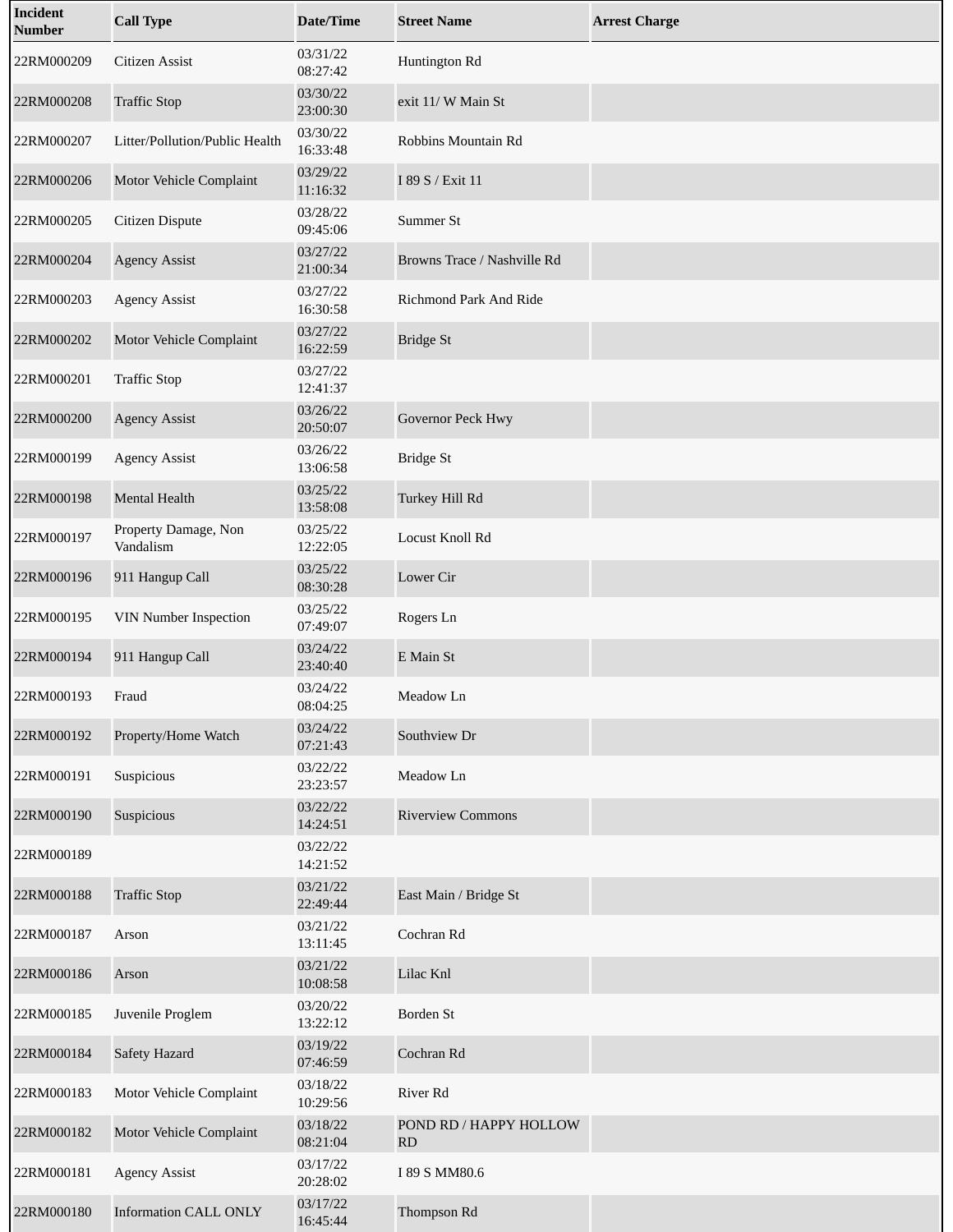| <b>Incident</b><br><b>Number</b> | <b>Call Type</b>         | <b>Date/Time</b>     | <b>Street Name</b>             | <b>Arrest Charge</b>                                                       |
|----------------------------------|--------------------------|----------------------|--------------------------------|----------------------------------------------------------------------------|
| 22RM000179                       | <b>Found Property</b>    | 03/17/22<br>13:17:56 | Cochran Rd / Grey Stone Rd     |                                                                            |
| 22RM000178                       | <b>DLS</b>               | 03/16/22<br>18:55:25 | Huntington Rd                  | Driving with a Criminally Suspended License 23 VSA 674                     |
| 22RM000177                       | Crash - Property         | 03/16/22<br>16:36:43 | Cochran Rd                     |                                                                            |
| 22RM000176                       | Welfare/Suicide Check    | 03/16/22<br>01:46:58 | East Hill Rd                   |                                                                            |
| 22RM000175                       | Motor Vehicle Complaint  | 03/15/22<br>15:41:11 | E Main St                      |                                                                            |
| 22RM000174                       | <b>Restraining Order</b> | 03/15/22<br>13:53:27 | Meadow Ln                      |                                                                            |
| 22RM000173                       | Death Investigation      | 03/15/22<br>10:55:02 | Kenyon Rd                      |                                                                            |
| 22RM000172                       | Noise Disturbance        | 03/14/22<br>23:13:03 | Lower Cir                      |                                                                            |
| 22RM000171                       | Motor Vehicle Complaint  | 03/14/22<br>13:09:36 | Richmond Park And Ride         |                                                                            |
| 22RM000170                       | <b>Traffic Stop</b>      | 03/14/22<br>09:06:28 | I89 N #81                      |                                                                            |
| 22RM000169                       | Crash - Property         | 03/13/22<br>15:36:54 | Kenyon Rd                      |                                                                            |
| 22RM000168                       | <b>Traffic Stop</b>      | 03/13/22<br>15:30:07 | West Main St                   |                                                                            |
| 22RM000167                       | <b>Traffic Stop</b>      | 03/13/22<br>13:28:05 |                                |                                                                            |
| 22RM000166                       | Crash - Property         | 03/12/22<br>18:00:54 | Wes White Hl / Robbins Mtn Rd  |                                                                            |
| 22RM000165                       | Crash - Property         | 03/12/22<br>12:59:32 | US Route 2 / VT Rt 117         |                                                                            |
| 22RM000164                       | Motor Vehicle Complaint  | 03/12/22<br>15:14:00 | Kenyon Rd / Turkey Hill Rd     |                                                                            |
| 22RM000163                       | Motor Vehicle Complaint  | 03/12/22<br>11:50:21 | Huntington Rd / Hillview Rd    |                                                                            |
| 22RM000162                       | Citizen Assist           | 03/12/22<br>10:44:07 | Meadow Ln                      |                                                                            |
| 22RM000161                       | $\rm DUI$                | 03/11/22<br>21:20:00 | Tarbox Rd                      | Driving Under The Influence - First Offense 23 VSA 1201<br>90 <sub>D</sub> |
| 22RM000161                       | $\rm DUI$                | 03/11/22<br>21:20:00 | Tarbox Rd                      | Grossly Negligent Operation 23 VSA 1091(B) 90Z                             |
| 22RM000160                       | Suspicious               | 03/11/22<br>21:01:28 | River Rd                       |                                                                            |
| 22RM000159                       | Phone Problem/Harassment | 03/11/22<br>18:11:29 | Jericho Rd                     |                                                                            |
| 22RM000158                       | <b>Stalking</b>          | 03/11/22<br>12:55:22 | <b>Bridge St</b>               |                                                                            |
| 22RM000157                       | Crash - Property         | 03/11/22<br>07:49:18 | River Rd                       |                                                                            |
| 22RM000156                       | Fraud                    | 03/10/22<br>10:22:07 | Railroad St                    |                                                                            |
| 22RM000155                       | <b>Traffic Stop</b>      | 03/10/22<br>08:23:49 | I89N #77                       |                                                                            |
| 22RM000154                       | Motor Vehicle Complaint  | 03/09/22<br>12:00:48 | Bridge Street/East Main Street |                                                                            |
| 22RM000153                       | Citizen Dispute          | 03/08/22<br>13:58:53 | Meadow Ln                      |                                                                            |
| 22RM000152                       | Recovered Stolen Vehicle | 03/08/22<br>12:44:19 | Spruce St                      |                                                                            |
| 22RM000151                       | Crash - Property         | 03/08/22<br>09:45:40 | Esplanade St                   |                                                                            |